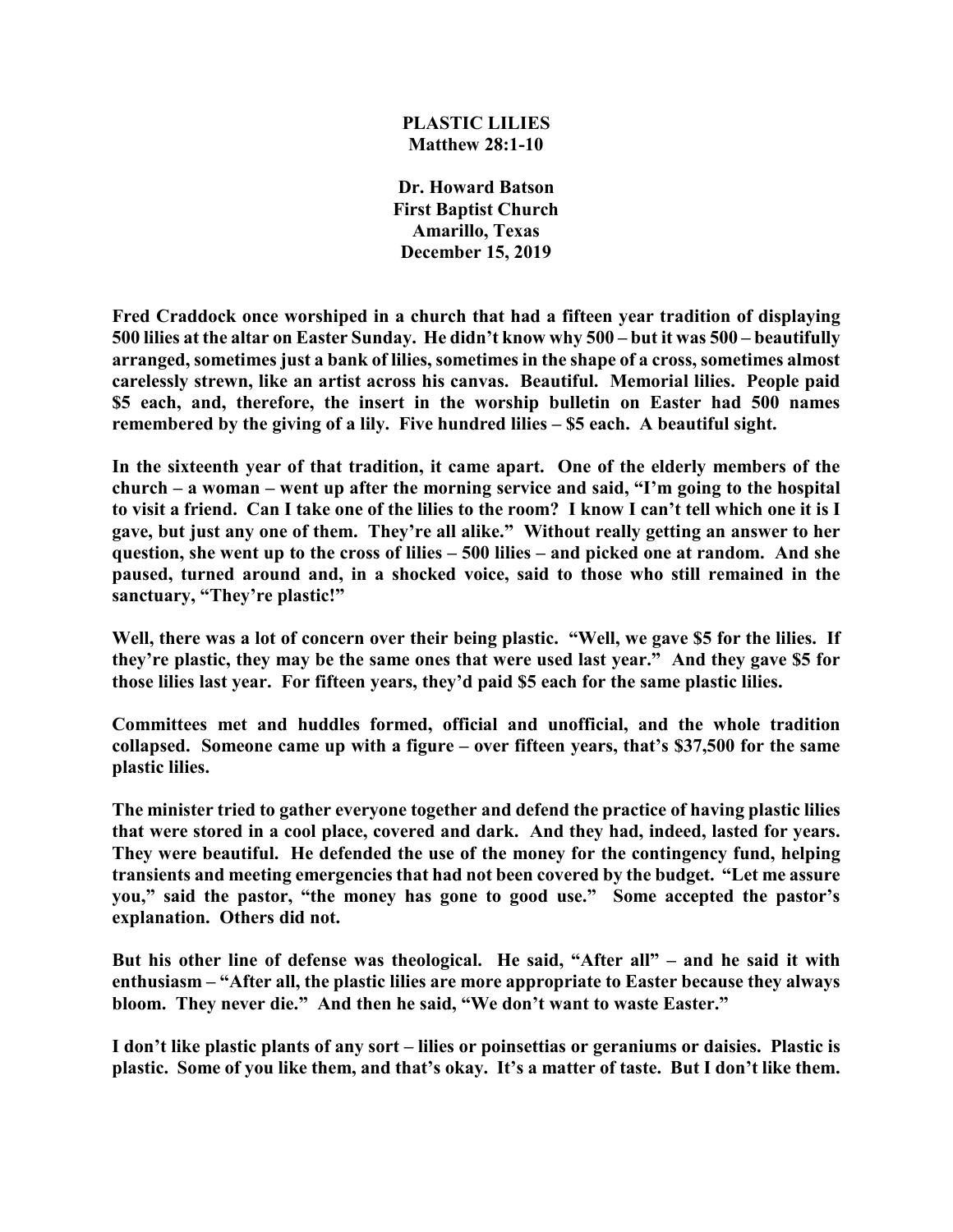**Dust catchers, that's all. But, he is right about that one thing. Easter is an awful thing to waste.** 

**Unlike the plastic lilies, Jesus was dead. He was not sleeping – He was dead. Acts 5 – what's the proclamation of the early church? "This Jesus whom you hanged on a tree, God raised from the dead." And in John 20, Jesus in resurrected, bodily form, says, "See the scars. See the nail prints." And Revelation 1:5 says, "Jesus Christ, the firstborn of the dead...." Literally, the first born among the corpses. He's dead.**

**Ask the soldiers, they'll tell you. "You talking about the one in the middle? Yeah, He's dead."**

**You ask His disciples. "Well, we weren't really that close. We'd gotten off to a safe distance. But we could tell. Dead is dead."**

**Or you ask those who prepared the body. What would they say? "Yeah. Yeah. He was dead."**

**You ask Mary. "Mary?" And she says, "I know what you're going to ask. Yes, He's dead."**

**The point is, it's not Christmas anymore. Somebody go tell the shepherds it was a mistake – go on back. And on your way, if any of you are going north, would you stop in Ramah and tell Rachel that all that crying she was doing that we thought was out of place, she was right. In reflection, all of our carols seem kind of silly, really. Not Christmas anymore. You tell the wise men, "They are nice gifts, but thanks anyway. And tell Herod he wins again. In fact, it was rather naive of us to think we could actually change anything." It's not even Palm Sunday anymore. "Tell Pilate Rome is safe again. As always, tell Caiaphas he was right. It's expedient that one die for the people. He's right – political expediency wins out again over the dreams of the disenfranchised and poor."**

**It's over and you feel the dull ache of a lost campaign.**

**Have you ever been involved in a lost campaign? The people went to the polls and it was Barabbas by a landslide. "All in favor of Barabbas? Well, we don't even have to count. It's Barabbas. Somebody needs to go down to the lobby and speak to our supporters and workers. I know they're downhearted. But somebody needs to go to the mike. Yes, I made a call to our opponents. Apparently you are the people's choice, Barabbas. The campaign is over. I want to thank all of you who've worked. It's been expensive. It's been hard. We haven't lost everything – I don't want you to be despondent. We've come to love and care for each other. I hope sometime in the future we can get together and remember... well, we don't want to remember tonight, but we can remember the good times we had along the way."**

**Losing is just like – it's like dying.**

**Did you ever lose, just lose?**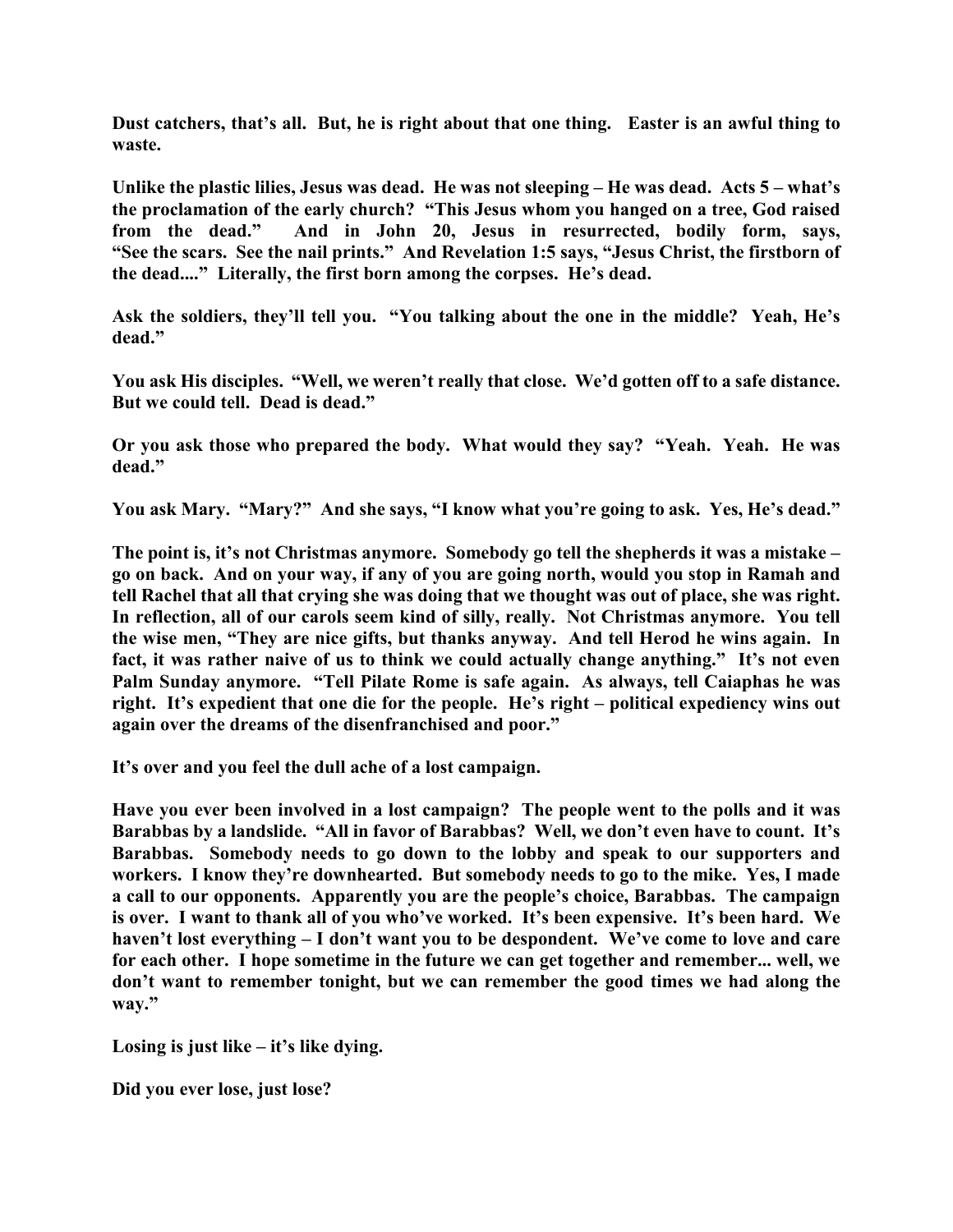**They lost.**

**The disciples had the same dull ache that you have when there is a death in the family. It's the most confusing, most meaningless time there is. Everything is in slow motion, even though you want it to be over. And there are people around talking to you that you don't even know. And bringing in all that food. Hungry all your life, and now that you can't eat – all this food.**

**"Make a list, Rachel, of who brought the food. We'll have to return the dishes and we'll have to send thank-yous."**

**"Let them come and get the dishes. We didn't ask for the food."**

**"Now, Rachel, that's no attitude. You make the list, and I'll send thank-yous."**

**"Don't send thank-you notes. Buy those that already say 'thank you' and just send them on. There is no need...."**

**"Now, that's no way...these are our friends."**

**"Are you going to clean out Jesus' room, Mama?"**

**"Oh, not now."**

**"Well, when you clean out the room, James wants his carpenter's apron and his hammer."**

**"Okay, maybe next week."**

**The landscape, the proper landscape, the only landscape in which you set the empty tomb of Easter is defeat and death. Over half of the people of the world live all their lives – from whimpering infant to whistling old people – all their lives, every day is Saturday between Good Friday and Easter. That's it.**

**Easter is a terrible thing to waste, and it is wasted if Jesus is not raised. (Fred Craddock, "The Waste of Easter," Chapel Sermons Series)**

I don't want us to waste Easter today.

In our text that was read from the gospel of Matthew, the women make their way – Mary of Magdala and the other Mary – to the grave. The earthquake had occurred, and an angel of the Lord descended from heaven and rolled away the stone and sat upon it. He looked like lightning. His garment was as white as snow.

The guards shook for fear – they were like dead men. The angel, clad in white, declared to the women, "Do not be afraid, for I know that you are looking for Jesus who has been crucified. He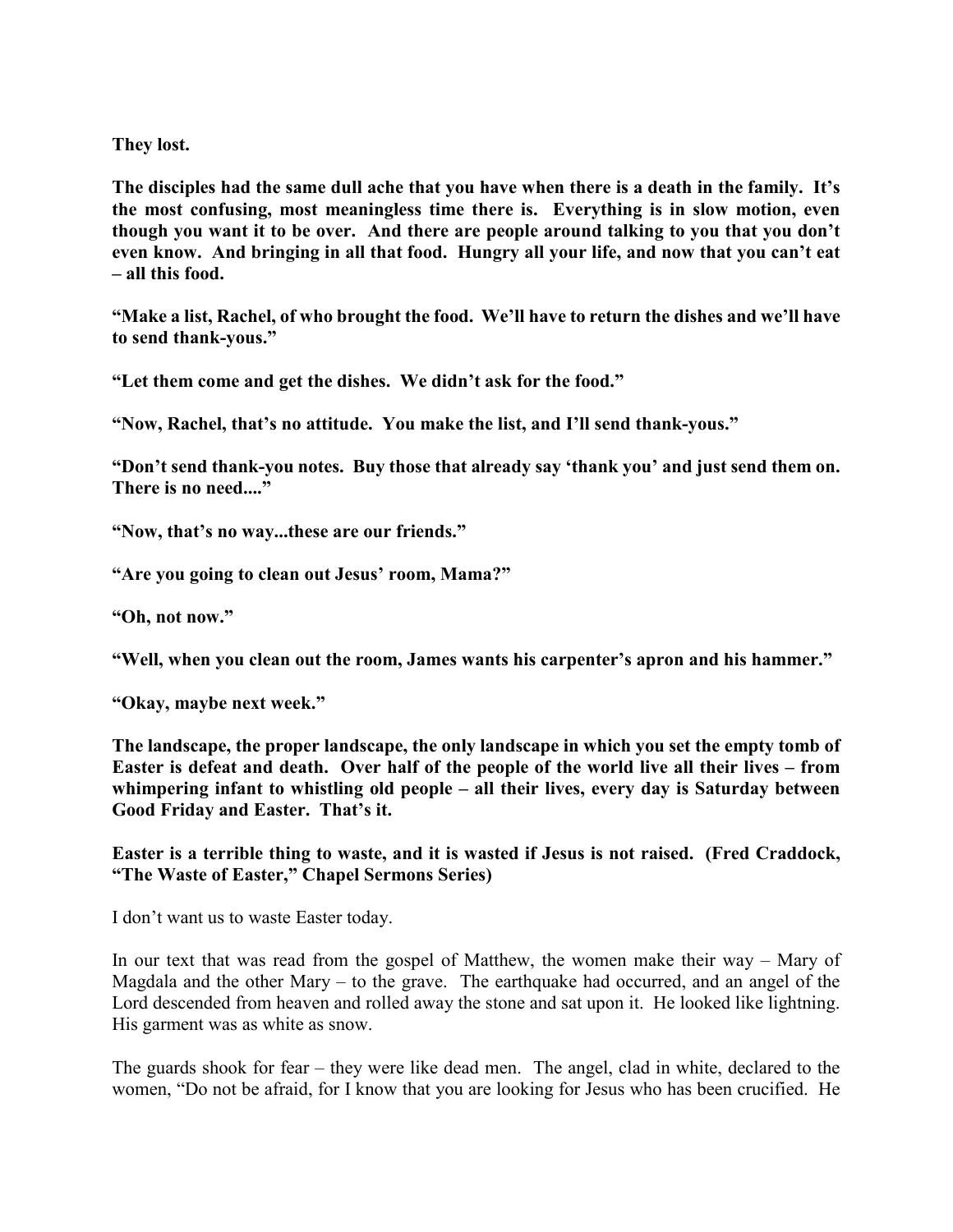is not here, for He has risen, just as He said. Come, see the place where He was lying. Go quickly and tell His disciples that He has risen from the dead" (28:5-7)

Matthew 28:8-10

And they left the tomb quickly with fear and great joy and ran to report it to His disciples. And behold, Jesus met them and greeted them. And they came up and took hold of His feet and worshiped Him. Then Jesus said to them, "Do not be afraid."

If we were to take a poll out on the street, or even in the hallways of the church, what is the most frequently repeated commandment in the Bible? Oh, you might get some silly answers and some serious answers. Some might say, "Don't tell lies; that's the most frequent commandment in the Bible." Others would say, "Always say your prayers." Or, maybe, "Love God with all your heart, and your neighbor as yourself. Those are surely the main commandments of the Bible."

But every one of those answers would be wrong – as yours would probably be. Far and away, the most frequent commandment in the Bible is what the angel says to the women and what Jesus then repeats: "Do not be afraid."

That's the message of Christmas and Easter. Do not be afraid.

Look at verse 5. The angel said to the women, "Do not be afraid."

Why not be afraid? Verse 6: "For He has risen."

And again, Jesus meets the women on the way, while they are going in fear it says in verse 8. And He says in verse 10, His first words, "Do not be afraid." The first words of the resurrected Jesus in the gospel of Matthew: "Do not be afraid."

It's all going to be all right. Easter proves it.

They did have every reason to be afraid, didn't they? An earthquake. An angel. Guards struck down as though they were dead. This was a cosmic disturbance – the crucifixion and resurrection of Jesus. Jesus has gone to His death with the weight of all evil, while the earth itself quaked at the commotion. But while they'd gone looking for a corpse, God had a message: "Don't be afraid. God's new world has begun. The age of the resurrection is here. And you're a part of it."

That's what Easter is about.

Do not be afraid.

I think back to the first message of the angel regarding Jesus. Back in another evangelist's book, the gospel of Luke, the shepherds are out in the field. There was a bright light – the glory of the Lord before the shepherds. Luke tell us they were terribly frightened. And the angel's first word, before the angelic choir sings, "Do not be afraid; for behold, I bring you good news of great joy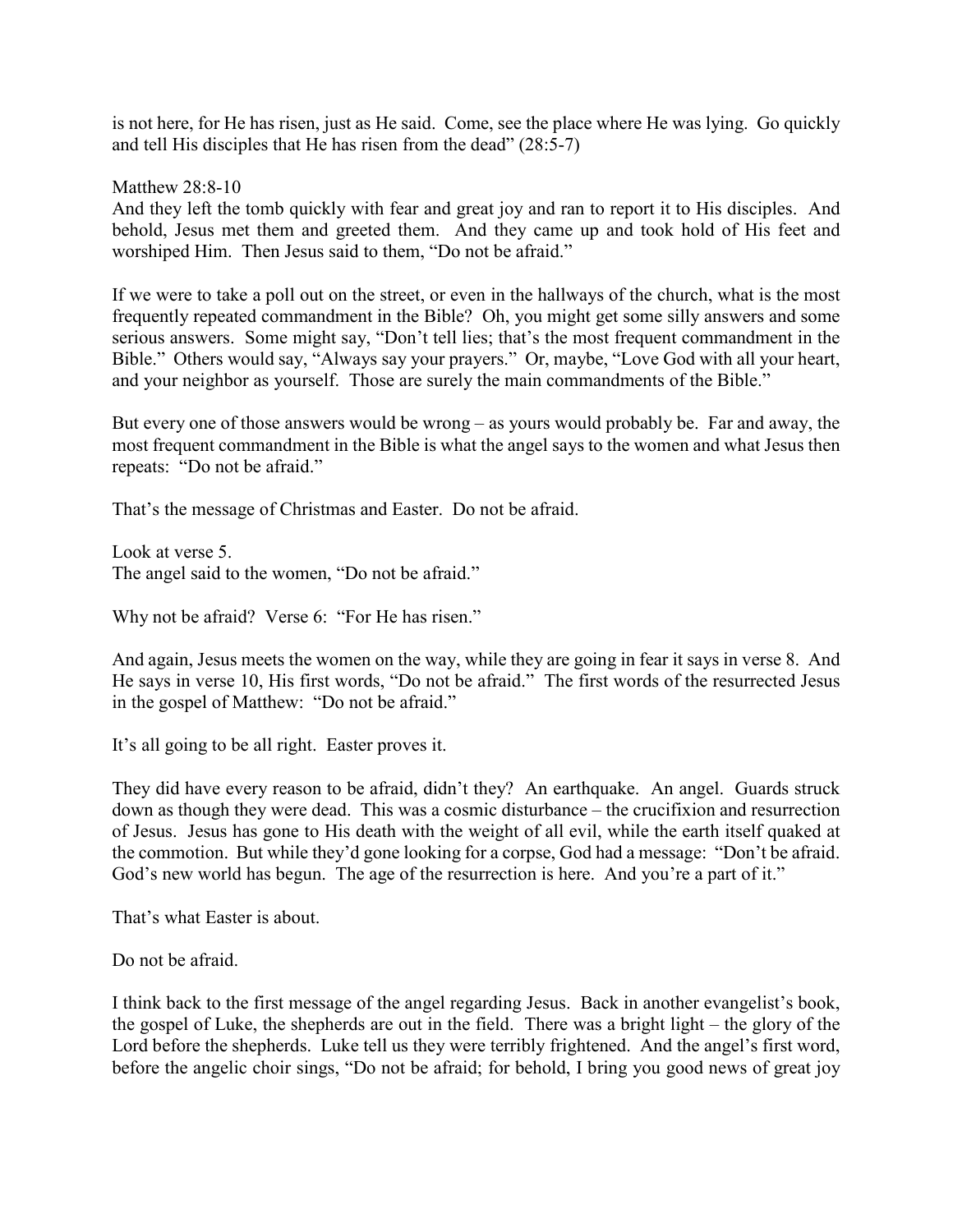which will be for all the people" (Luke 2:10). The angelic choir sang, "Glory to God in the highest, and on earth peace among men with whom He is pleased."

Don't be afraid. We've got some good news. The Messiah has come.

We've all experienced the fear after death, haven't we? I've been there. You've been there. You know how the disciples felt. Jesus was gone. The echoes of the pilgrims, "Hosanna to the King who comes in the name of the Lord. Hosanna. Hosanna in the highest" – the shouts of messianic acclamation were still ringing in the disciples' ears. Just a week earlier, Jesus was on top of a colt. He was on top of Rome. The pilgrims were praising, the stones were singing. But now, all they heard was the deafening roar of silence – the silence of death.

They had left everything to follow Jesus – their jobs, their families, their futures. They had created their own image of Jesus as Messiah, with Jesus sitting on the throne and they themselves sitting on the right and the left hand of the new king.

But you cannot have a kingdom without a king. You cannot have a kingdom without a Christ. Real messiahs don't hang on trees – that's for the cursed.

After a funeral, it's hard to know what to do, isn't it? How to move on? You've buried the body, but how do you bury the despair? How do you bury that hollow in the pit of your stomach? There is no pain like the pain of standing at the graveside and knowing it's over. There is no fear like the fear after a funeral. Your wife, your husband, your father, your mother, your son or your daughter. It's at those moments we realize how dreadful an enemy death really is. How final the word seems when you attach it to someone you love. The fear of death keeps you up at night.

Someone with whom your life was intertwined – suddenly and unexpectedly, or after a lingering illness, they are taken from you. You know the enormity, the power, and the dread of the enemy of death. And you know how Mary of Magdala felt and the other Mary felt when they were going to the grave of their Lord that morning. It was the morning after the funeral.

And while the fear of death aches in their bones, the angel says, "Do not be afraid."

The message of Easter is clear. Evil does its worst in death, but evil has failed.

Had Jesus not said to His disciples in John 14, before His death, "Let not your heart be troubled; believe in God, believe also in Me. In My Father's house are many dwelling places; if it were not so, I would have told you; for I go to prepare a place for you...Peace I leave with you...Do not let your heart be troubled, nor let it be fearful."

Easter is not about the empty tomb of one man. It's about the beginning of the age of the resurrection.

In 1 Corinthians 15, Paul tries to explain. It's not about one guy's tomb being empty or one person becoming alive again. It's about the beginning of the age of the resurrection from the dead. "For as in Adam all die, so also in Christ all will be made alive. But each in his own order: Christ the